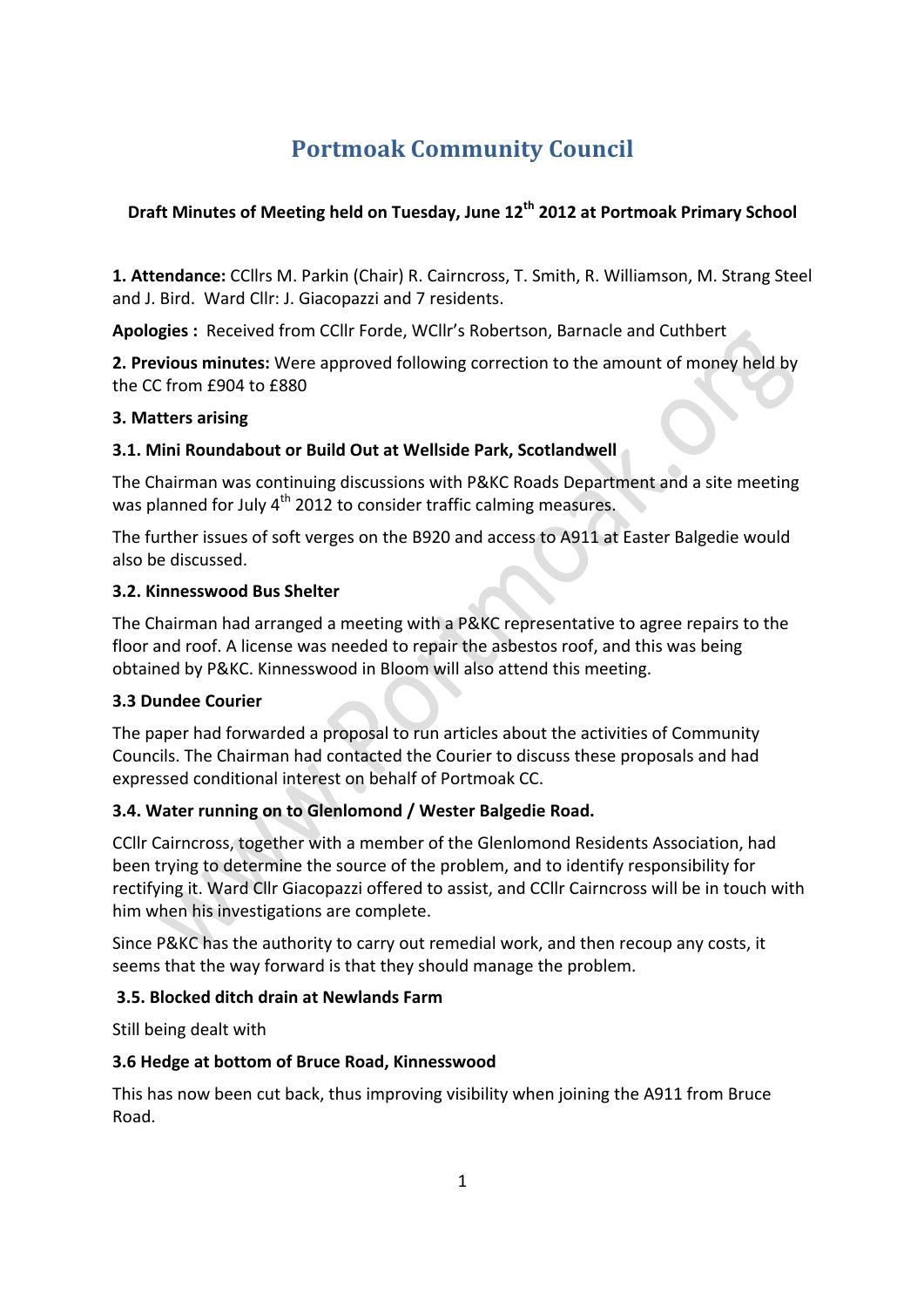### **3.7 Snow and Gritting Report to P&KC for 2011 / 2012**

This was submitted on  $30<sup>th</sup>$  May 2012

#### **4. Other Matters as submitted to the Secretary**

#### **Stephens Field**

There had been some progress with the transfer of the field to the CC.

The Secretary had asked the CC Solicitors for an update two weeks prior to the AGM in May and had recently received a reply.

Solicitors acting for the CC had confirmed that the transfer was being processed, now that certain open space matters had been resolved. Plans received will be checked by the CC Solicitors, and then forwarded to the CC for approval. Access is a key issue.

CCIIr Cairncross highlighted a number of potential problems concerning the status of the field should the transfer not be completed as planned.

It was proposed by CCIIr Bird, seconded by CCIIr Cairncross and agreed by all the CCIIrs that the Secretary should now pursue the CC Solicitors regarding progress of the transfer on a monthly basis.

#### **5. Reports**

#### **5.1 Police Report**

The Police were in attendance.

There had been no reported incidents in Portmoak since the last meeting.

Speeding on local roads continued to be monitored. The route of the Olympic torch was causing traffic congestion for short periods. There was no information regarding the detection of previous crime in Portmoak.

The Chairman thanked the officer for his attendance.

#### **5.2. Treasurers Report**

There had been no income or expenditure in the past month and there was currently £880 in the two CC accounts.

#### **5.3 Roads and Paths**

CCllrs had met with P&KC to discuss implications of the Core Path Plan. There was sympathy for the CC's own priorities, but no money available from PKC.

It was agreed that there was need for a path through Scotlandwell and various ideas were discussed. This route had been removed from the list of core paths.

It was agreed that the use of money available to the CC for tree planting in Scotlandwell, because of planning gain conditions, would be progressed via Scotlandwell in Bloom, and CCIIr Tom Smith agreed to deal with this.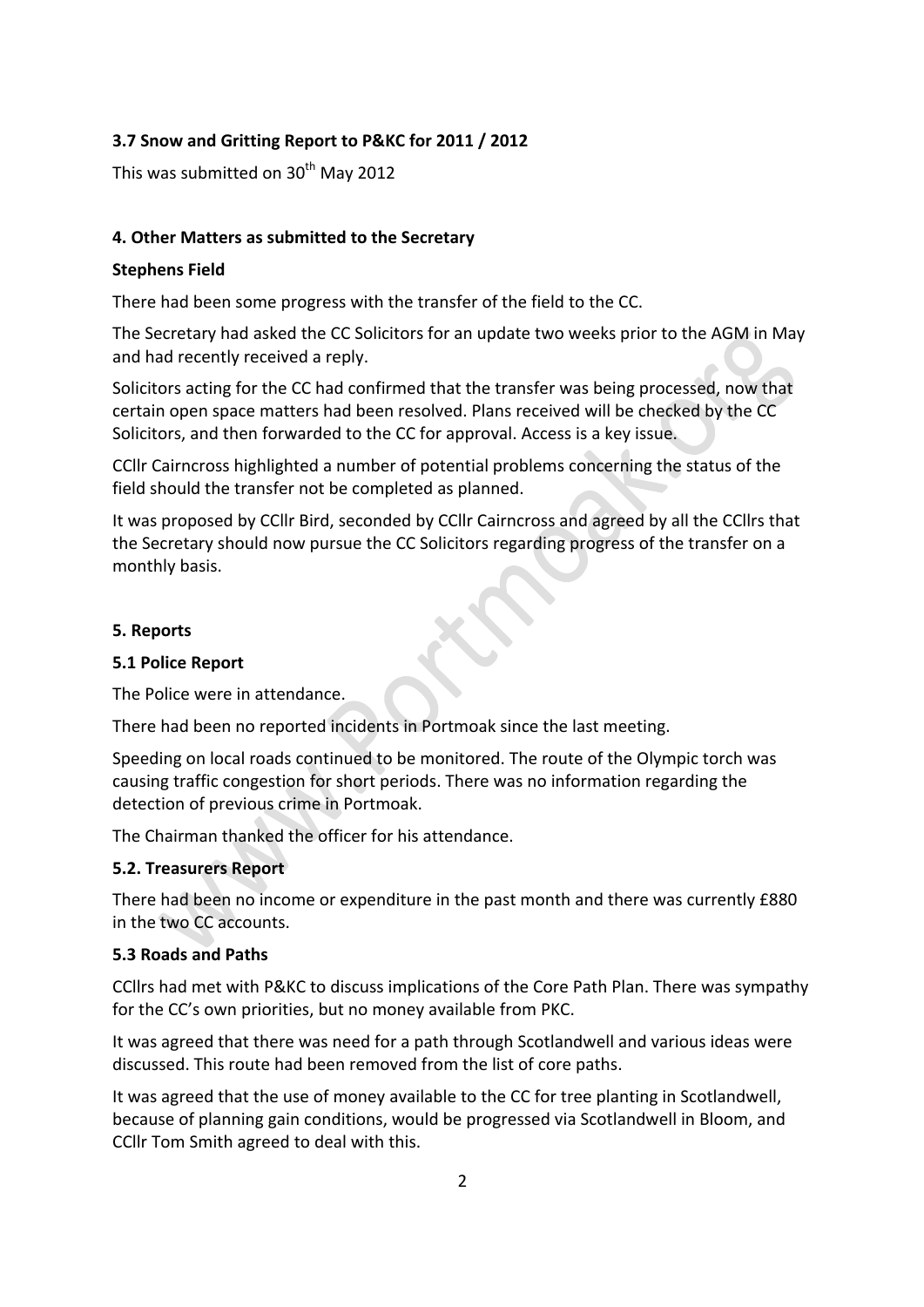The Secretary read the report from WCIIr Robertson, as it contained information relating to paths. 

"TRACKS have been asked to become involved with the Fife Coast & Countryside Trust Living Lomonds Partnership project (LLPP). The Trust is keen to link the Fife path network to the Loch Leven Heritage Trail. TRACKS have made funding bids through the LLPP for five projects within Portmoak, namely:

- Footpath from Vane Farm over Benarty Hill
- Multi use track along the Leven Cut from the Causeway south of Scotlandwell to Auchmuir Bridge
- Footpath from the LLHT to link with the Michael Bruce Way at Grahamstone.
- Upgrade of Well Road, Scotlandwell.
- Link path from Portmoak Moss to Portmoak Church.

TRACKS will learn the outcome of bids in March 2013. There will not be funding for all these projects but TRACKS hope to obtain funding for some.

With regard to the extension of the LLHT, the RSPB have agreed that the path is to be moved back to 30 metres from the rear garden boundaries of New Hall cottages, and for planting and screening that the householders may request. The householders have been informed. 

There are more than six objections to the application (four from Kinross-shire and a number from people living in Fife) so this application will have to go before the Council's Development Control Committee. It is hoped that their meeting will be held on 4<sup>th</sup> July."

The Chairman asked a resident of New Hall cottages who was present at the Meeting to comment, which he did as follows:-

"There was extensive correspondence on the P&KC website, but the problem was mainly sketchy information, and a lack of consultation and information. This was complicated by the fact that funding arrangements would expire before planning applications had been approved.

It is not known if the alterations to the initial planning application will be considered as a new application."

The Chairman thanked the resident, and expressed his disappointment that the CC had not been made aware of the TRACKS application when it was first proposed.

Another resident said that the issues now being discussed were confirming the problems identified by the Ramblers Association two years ago. Although it was accepted that the current planning application would proceed, the Ramblers Association would continue to press for their preferred route, which was agreed to be the better of the two.